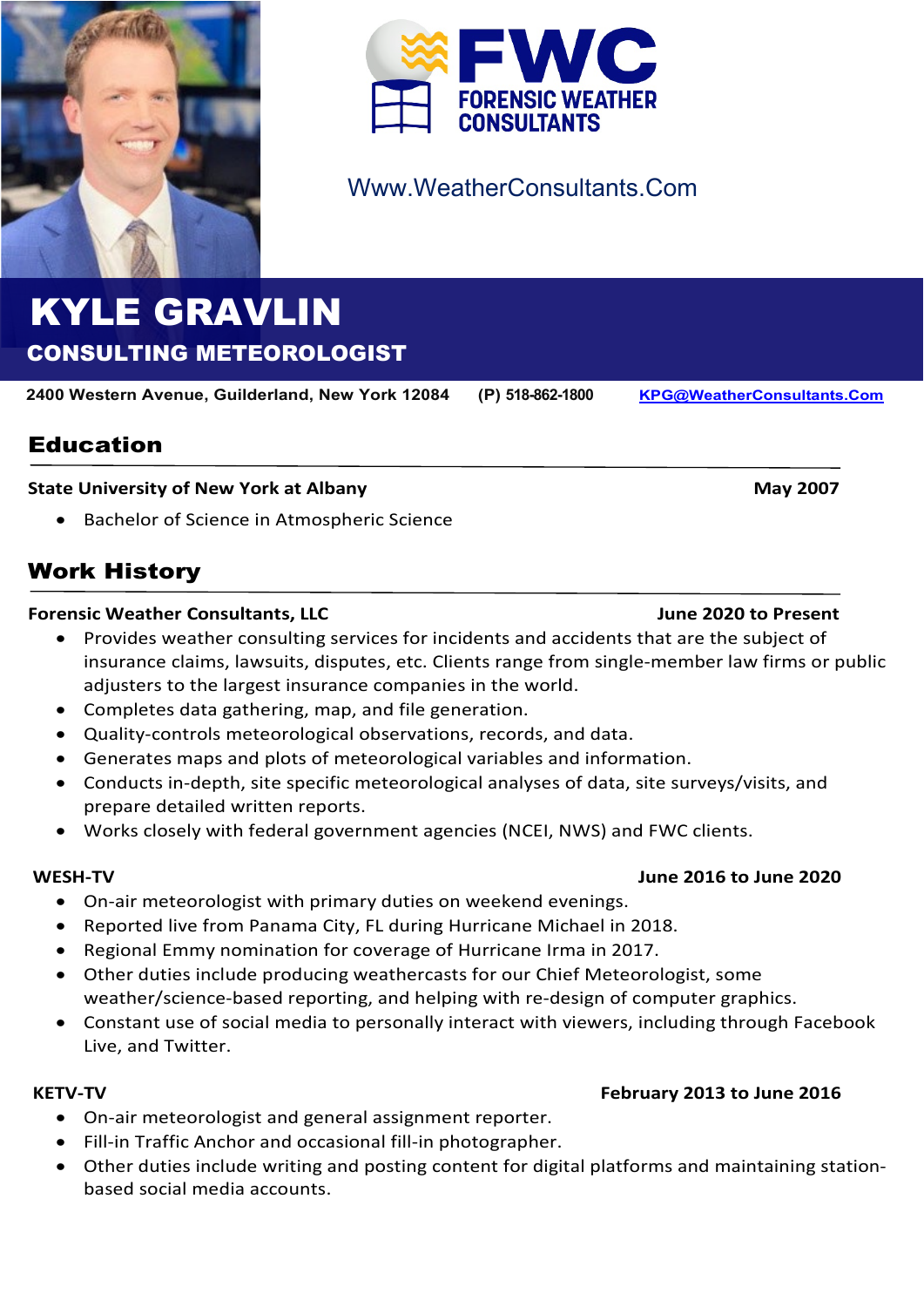### **KIVI-TV February 2010 to July 2012**

- Weekday morning on-air meteorologist and primary fill-in on weekday evenings.
- Some reporting and MMJ (multimedia journalist) duties.
- Numerous public appearances on behalf of the station.

- Chief Meteorologist with primary on-air duties during weekday evening newscasts.
- Awarded "Wyoming's Best Weather Person" by the Wyoming Association of Broadcasters in 2009.

# Meteorology Highlights

### **Association of Certified Meteorologists 2022 to Present**

• Associate member

### **American Meteorological Society 2007 to Present**

- Active member
- AMS TV Seal of Approval (#1806)

### **WESH-TV June 2016 to June 2020**

- Live field reports from Panama City, FL during Hurricane Michael in 2018.
- Live, continuous in-studio coverage of numerous tropical storms and hurricanes, including Hurricane Dorian (2019), Hurricane Irma (2017), Hurricane Hermine (2016), and Hurricane Matthew (2016).

- Numerous live field reports and storm chasing during severe weather events.
- Live, continuous in-studio severe weather/tornado coverage during multiple events, including the Pilger, Nebraska EF4 tornado on June 16, 2014.
- Numerous live field reports, as well as some continuous in-studio coverage of winter storm and blizzard events.

# Awards and Certifications

### **Certified SKYWARN Storm Spotter February 2022**

• To obtain critical weather information, the National Weather Service (NWS) established SKYWARN with partner organizations. SKYWARN is a volunteer program of trained severe weather spotters.

### **"Television Seal of Approval" A.M.S. Designation 2009**

• The "Seal of Approval" is awarded by the society to broadcast meteorologists who meet established criteria for scientific competence and effective communication skills in their weather presentations. The application is judged by a national board of examiners to assess four elements: technical competence, informational value, explanatory value, and communication skills.

### **Wyoming Association of Broadcasters 2009**

# **KTWO-TV December 2007 to February 2010**

### **KETV-TV February 2013 to June 2016**